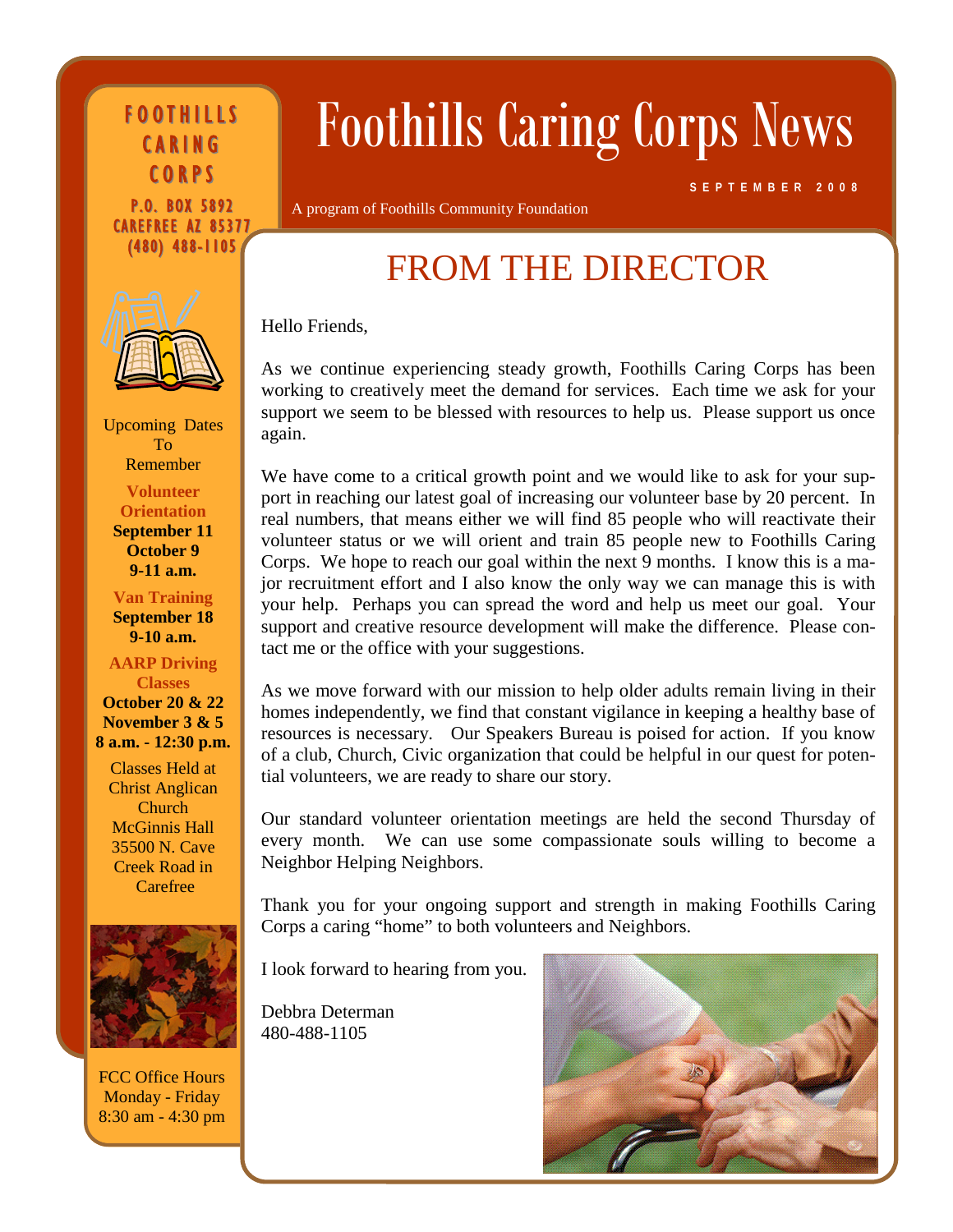

 **Vell, it be de end of de long hot mont of August, but dat didn't stop de neighbors from having a good time together on de party bus! Tanks to de drivers and assistents, dey be goin to lunch, de library for movies, lunch teater at de Herberger and Nunsense at Broadvay AZ. Dey even go shopping at Val Mart and de 99 Cent store. Von ting tho, der now is a nort and sout route for some outings and de neighbors complain dat dey don't get to see all der friends so often, but dat also means a shorter time on de bus and less gas. Now, yew betcha, you could be havin a good time too if you ver to** 

**drive or help vit de trips! De next trainin vill be September 18th at 9:00 a.m.** 

 **De vonderful gals in de office held an ice cream social for de wolunteers at Dorothy's Hall last veek. Dey played Caring Corps Jeapardy and der be tree tables competin….vell, de men, dey veren't doin too vell until Helga yoined der table…and vat do yew know? Dey von de game! Herb vas so happy! Come be happy vit de rest of us who be happy to serve oters in our community!** 

 **Clink'em …say "Ya" Helga** 

## Shop & Give

## **It's easy to support us every time you buy groceries Bashas'.**

1. Link your Thank You Card to our Group ID Number (just once at the beginning of the program) at any checkout.

#### Foothills Caring Corps Group ID Number: 24364

- 2. From September 1, 2008 March 31, 2009, be sure that your Thank You Card is scanned every time you shop at Bashas'.
- 3. Bashas' designates a portion of your purchases back to us at the end of the program.

## **Raise funds for us at absolutely no cost to you!**

For more info, visit www.bashas.com/charity

#### Kitchen Korner Fat Free Potato Topping Recipe by Lila Kleinkopf



Prepare a delicious fat free baked potato topping by processing fat free cottage cheese in a food processor or blender until fluffy and smooth. It may be necessary to add a tablespoon or two of fat free milk or buttermilk to get the desired

creamy consistency as the liquid in cottage cheese often varies. *This topping is better than sour cream!* Sprinkle with chives or chopped green onions.

1 cup fat free cottage cheese  $= 1$  serving dairy  $\frac{1}{2}$  large baked potato = 2 servings carbohydrate

## Room at the Table?

Foothills Caring Corps and Foothills Food Bank are planning to match those of you alone for the upcoming Thanksgiving and Christmas / Hanukah holiday meals with those of you who have room at your table.

Call us and let us know your interest. We'd like to get this lined up by mid-October. More to follow later.



**Thank read**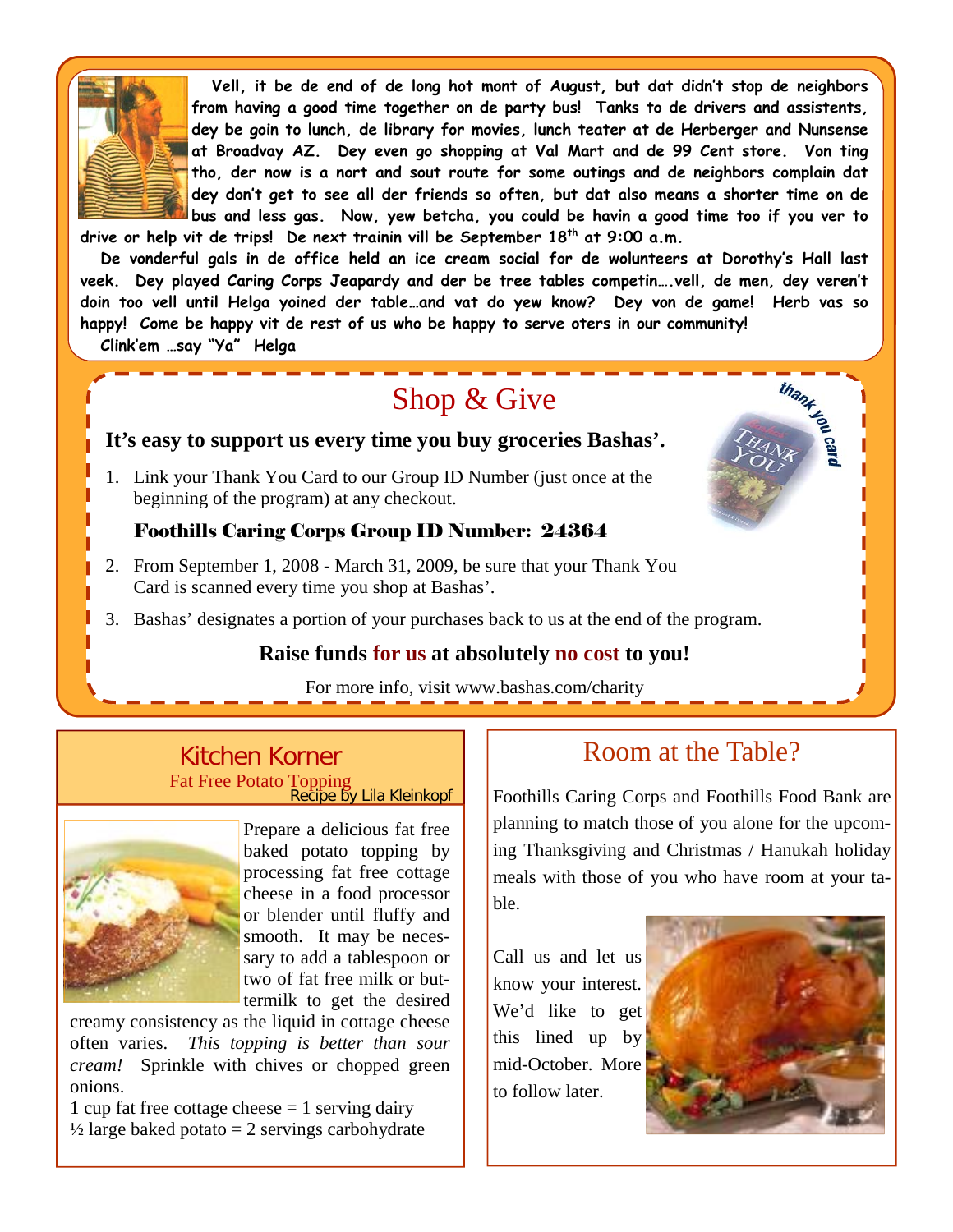



Your body needs some fat to function properly. Fat is a nutrient that provides energy, it is used in the production of

cell membranes as well as hormone-like compounds that regulate blood pressure, heart rate, constriction of blood vessels and helps the nervous system. Additionally, dietary fat helps carry the fat-soluble vitamins A, D, E and K from your food to your body. Fat also helps maintain healthy hair and skin, protects vital organs, keeps your body insulated, provides a sense of fullness after meals and is digested more slowly. Thus, one should not eliminate all fat from the diet. Rather, the key to including fat in a healthy diet is knowing which types to choose and the amount to eat each day.

Most dieticians and health experts recommend that individuals limit their intake of all types of fats to no more than 30% of their total calories consumed daily. This equates to about 5 teaspoons of fat daily for women over the age of 50 and about 6 teaspoons for men over 50. It is important to remember that fat is a hidden ingredient in many food products. Fat is a vital dietary nutrient, but intake of all fat should be limited to prevent excessive weight gain resulting in diseases such as diabetes, heart disease, cancer, osteoarthritis, etc.

When choosing fats, your best options are unsaturated fats: monounsaturated and polyunsaturated fats. These fats, consumed in the recommended amounts, may help lower blood cholesterol levels when used in place of saturated fats and trans fats.

• Monounsaturated fat remains liquid at room temperature, but may solidify slightly in the refrigerator. Examples of monounsaturated fat are olive, peanut and canola oils as well as fat found in avocados and most nuts.

• Polyunsaturated fat remains liquid at room temperature and in the refrigerator. Vegetable oils such as safflower, corn, sunflower, soy and cottonseed are polyunsaturated.

Saturated fats and trans fats should be avoided as they can increase the risk of heart disease by increasing total LDL ("bad") cholesterol.

Saturated fats are solid at room temperature. Saturated fat occurs in foods from animal sources such as beef, pork and poultry fat and butter. It is also hidden in dairy products such as whole milk, cream, sour cream, ice cream and cheese. Hydrogenation, a process that converts vegetable oils to solid fats for products such as shortening and margarine, also produces saturated fats.

Recommendations for cooks when selecting fat for various uses:

- Select cooking oil for frying and sauteing. Olive oils add a distinctive flavor. Peanut oil is clear and tasteless and holds up under high heat for deep frying.
- Select the most liquid form of spread for foods such as toast. Squeezable margarine is the best choice followed by tub margarine. Read labels for trans fat content.
- Use olive oil for many salad dressings and to flavor sautéed foods. Do not use olive oil in sweet baked products as the flavor may not complement the product.
- Use vegetable oils, canola oil or peanut oil for dessert products as these oils have little flavor.
- Use fat free or low fat dairy products.
- Occasionally, it might be necessary to use a hydrogenated shortening to produce high quality pie crusts, biscuits or cakes for special occasions.

Sources:

 USDA My Pyramid Mayo Clinic American Heart Institute

*Lila Kleinkopf*